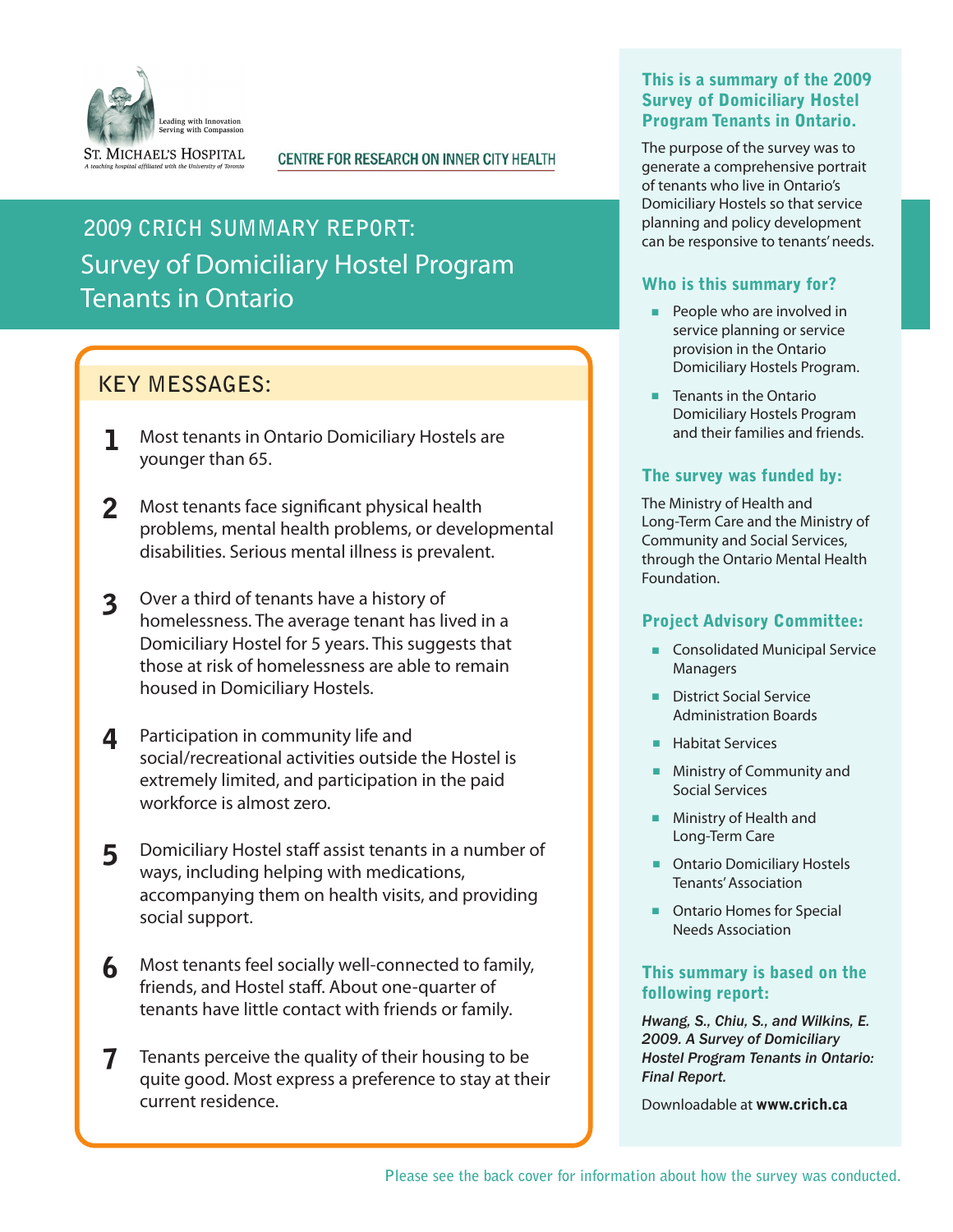The Domiciliary Hostel Program was established in the 1970s to provide housing to low-income seniors who did not require regular nursing home care.

Today, the typical Domiciliary Hostel tenant has a very different profile and very different service needs.

Most tenants are *not* elderly – the average age is 55. Most tenants *do* experience significant physical health problems.

In addition, three-quarters of tenants have been diagnosed with a mental health issue and about half suffer serious mental illness. Close to one-third of tenants in Domiciliary Hostels have been diagnosed with developmental disabilities and/or learning disabilities.

## Most tenants are *not* elderly.

Over three-quarters of tenants surveyed for this study were under the age of 65. Tenants *under* 65 are more likely to be men, while tenants *over* 65 are more likely to be women. Based on this survey, the typical Domiciliary Hostel tenant is 55 years old, white, male, English-speaking, single/never married, and Canadian-born.

# Most tenants experience mental health problems. *Serious mental illness* is very prevalent in Domiciliary Hostels.

Nearly three-quarters of respondents said they had been diagnosed with at least one mental health issue. Half of all tenants have been diagnosed with at least one of the following: schizophrenia, psychosis, bipolar affective disorder (manic-depressive illness), or manic disorder. Four out of ten tenants see a psychiatrist regularly. Notably, substance use is quite rare among tenants. Most tenants said they had not used alcohol or drugs in the past three years. Non-seniors are nearly four times as likely to experience serious mental illness.

## Most tenants have problems with mobility, self-care, and have chronic health problems.

Tenants' overall sense of health and well-being is substantially lower than the Canadian average – however, tenants reported high satisfaction with the health care they receive. The most common health problems include arthritis/rheumatism/joint problems, high blood pressure, diabetes, asthma, chronic bronchitis/emphysema, epilepsy/seizures, anemia, heart attack, and stroke.

# Non-seniors and seniors have different health problems.

More seniors reported heart attack, stroke, and mobility problems. Epilepsy/seizures, asthma, and diabetes are more commonly reported by non-seniors. Most tenants have a family doctor and almost every tenant takes a prescribed medication.

# Close to one-third of tenants have a developmental disability, learning disability, or other disability. Developmental disabilities are prevalent (21%).

Tenants with developmental disabilities have lower mental health status than other tenants; however their physical health status is about the same. The mean age of tenants with developmental disabilities is 50 years old. These tenants are more likely to have Hostel staff accompany them to health visits and help them with medications.

# Over three-quarters of tenants are registered with either Ontario Disability Support Program or Ontario Works.

# Over one-third of tenants have a history of homelessness.

The average tenant has lived in a Domiciliary Hostel for 5 years. This suggests that those at risk of homelessness are able to remain housed in Domiciliary Hostels.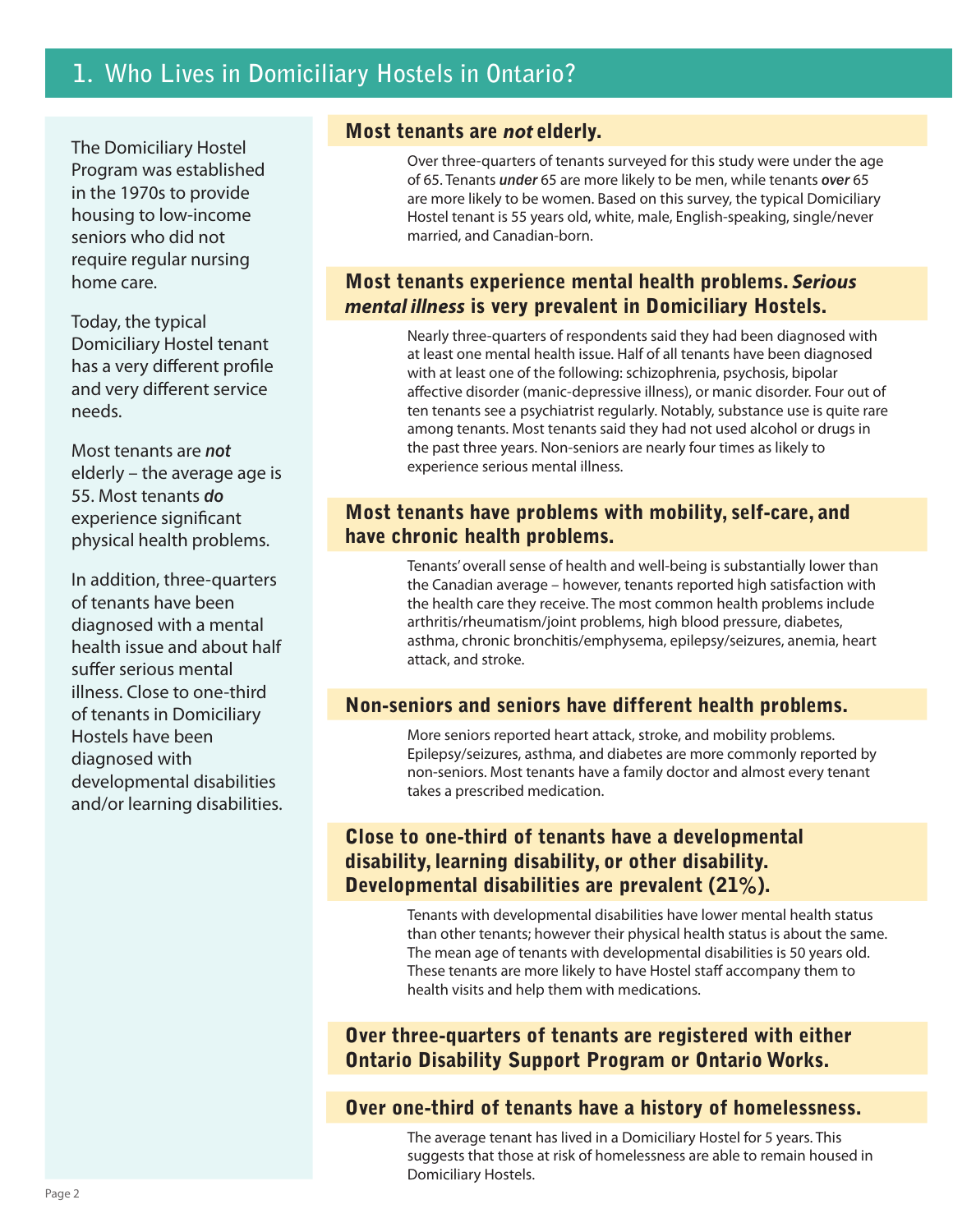# **2. Pathways and Life in Ontario's Domiciliary Hostels**

## Most tenants feel socially connected; however, close to one-quarter of tenants had very little recent contact with family or friends.

Nearly 8 in 10 tenants agreed with the statements, "I have family and friends who help me feel safe, secure, and happy", and "I provide support to my friends and/or my family." 50% of tenants had contact at least once a week with close friends or family members. The majority said they could talk to friends, family members, and Domiciliary Hostel operators about personal issues, and most had friends both inside and outside the Domiciliary Hostel. However, 20-25% of tenants reported no contact with either friends or family members during the past month.

### Tenants reported *very low* involvement in community life activities outside the Domiciliary Hostel.

- For example: 96% do not participate in the paid workforce.
	- **85% never/rarely attended a movie.**
	- 85% never/rarely visited a drop-in centre.
	- **81% never/rarely visited a library.**
	- **72% never/rarely attended a church/place of worship.**
	- **71% never/rarely visited a park.**

## Most tenants experience personal autonomy and feel able to express their opinions about Hostel life and policies.

More than three-quarters said they could choose how to spend their own money and when to go to bed at night. A similar number said they felt able to register complaints and to disagree with staff. However, fewer than half said regular house meetings were scheduled for tenants to voice concerns.

## Tenants gave Domiciliary Hostels high marks for 'housing quality'.

Tenants rated six dimensions of housing quality: comfort, safety, spaciousness, privacy, friendliness, and overall quality. The mean score for overall housing quality was "77 out of 100".

## Good friendships, good food, and good atmosphere matter most to tenants.

Most tenants said they enjoyed things about Hostel living, in particular, good meals, friendly relations with other tenants and staff, activities, and the general atmosphere and human contact available at the Hostel. About half of respondents said there were things they disliked about living at the Hostel, including problems or conflicts with other tenants, the meals or size of meals, lack of freedom, lack of discipline, uncaring or unfriendly staff, and noisy/crowded living spaces.

Overall, tenants in Domiciliary Hostels feel socially connected, have positive relations with friends, family, and Hostel staff, and feel they can exercise personal choice. They have positive perceptions about the quality of Domiciliary Hostel housing, and most would prefer to stay in their Domiciliary Hostel. However, tenants experience very limited engagement in community life outside of the Domiciliary Hostel. Almost none participate in the paid workforce. Lack of participation in activities outside the Hostel may be due to tenants' significant physical and mental health challenges.